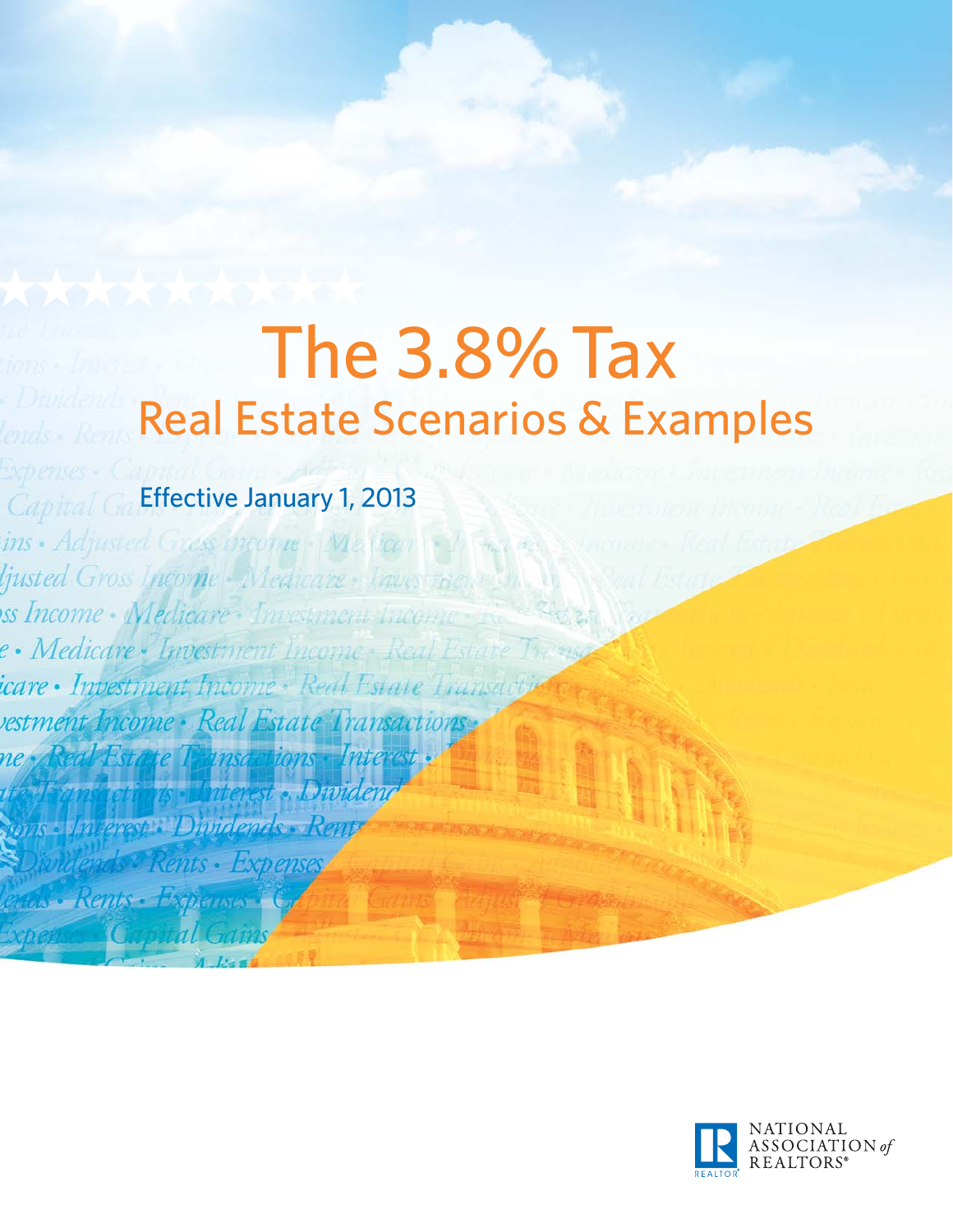

**Beginning January 1, 2013,** a new 3.8 percent tax on some investment income will take effect. Since this new tax will affect some real estate transactions, it is important for REALTORS® to clearly understand the tax and how it could impact your clients. It's a complicated tax, so you won't be able to predict how it will affect every buyer or seller.

To get you up to speed about this new tax legislation, the NATIONAL ASSOCIATION OF REALTORS® has developed this informational brochure. On the following pages, you'll read examples of different scenarios in which this new tax — passed by Congress in 2010 with the intent of generating an estimated \$210 billion to help fund President Barack Obama's health care and Medicare overhaul plans — could be relevant to your clients.

Understand that this tax WILL NOT be imposed on all real estate transactions, a common misconception. Rather, when the legislation becomes effective in 2013, it may impose a 3.8% tax on some (but not all) income from interest, dividends, rents (less expenses) and capital gains (less capital losses). The tax will fall only on individuals with an adjusted gross income (AGI) above \$200,000 and couples filing a joint return with more than  $$250,000$  AGI.

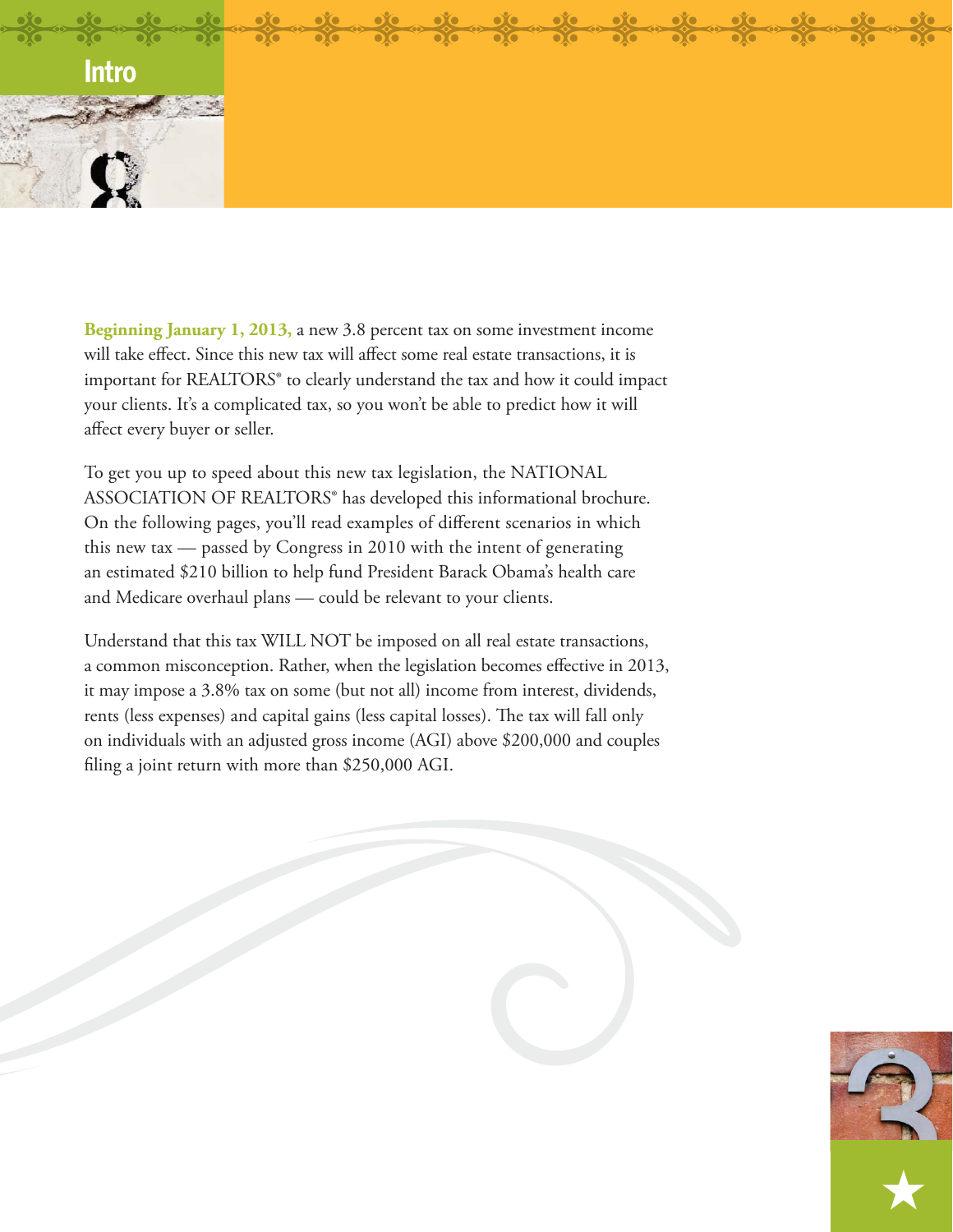

| Applies to: * Individuals with adjusted gross income (AGI) above \$200,000<br>* Couples filing a joint return with more than \$250,000 AGI       |
|--------------------------------------------------------------------------------------------------------------------------------------------------|
| <i>Types of Income:</i> Interest, dividends, rents (less expenses), capital gains<br>(less capital losses)                                       |
| <i>Formula:</i> The new tax applies to the LESSER of<br>* Investment income amount<br>* Excess of AGI over the \$200,000<br>or $$250,000$ amount |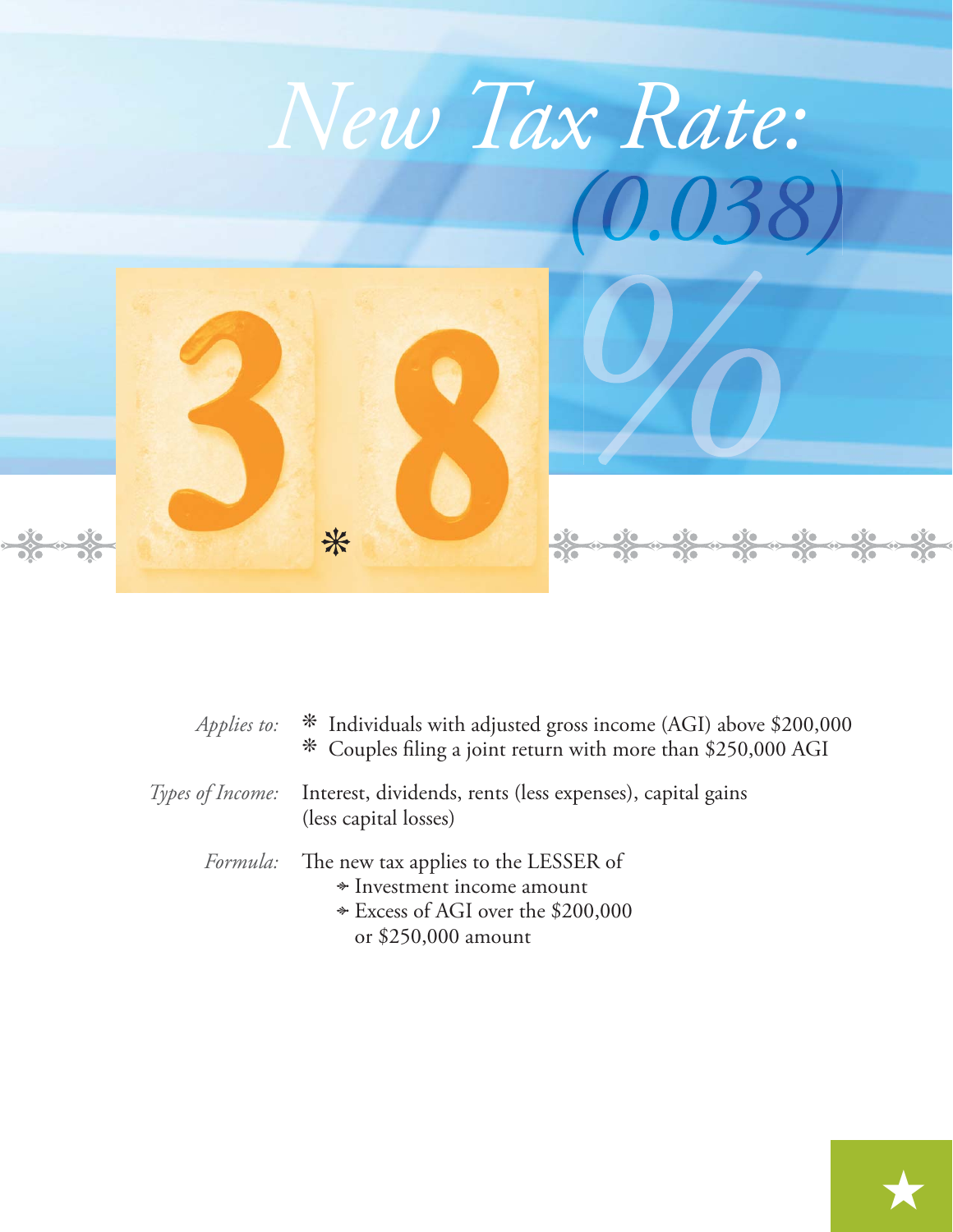### **Capital Gain: Sale of a Principal Residence**

John and Mary sold their principal residence and realized a gain of \$525,000. They have \$325,000 Adjusted Gross Income (before adding taxable gain).

| The tax applies as follows:                                                                                                                                                                                                                              |  |                                    |                                                                |
|----------------------------------------------------------------------------------------------------------------------------------------------------------------------------------------------------------------------------------------------------------|--|------------------------------------|----------------------------------------------------------------|
| AGI Before Taxable Gain                                                                                                                                                                                                                                  |  | \$325,000                          |                                                                |
| Gain on Sale of Residence<br>Taxable Gain (Added to AGI)<br>New AGI                                                                                                                                                                                      |  | \$525,000<br>\$25,000<br>\$350,000 | $($525,000 - $500,000)$<br>$($325,000 + $25,000$ taxable gain) |
| Excess of AGI over \$250,000<br>Lesser Amount (Taxable)                                                                                                                                                                                                  |  | \$100,000<br>\$25,000              | $($350,000 - $250,000)$<br>(Taxable gain)                      |
| <b>Tax Due</b>                                                                                                                                                                                                                                           |  | \$950                              | $( $25,000 \times 0.038)$                                      |
| <b>NOTE:</b><br>If John and Mary had a gain of less than \$500,000 on the sale of their residence,<br>none of that gain would be subject to the 3.8% tax. Whether they paid the 3.8% tax<br>would depend on the other components of their \$325,000 AGI. |  |                                    |                                                                |

 $\frac{1}{\sqrt{2}}$ 

 $\frac{5}{20}$ 

 $\leftrightarrow$ 

 $\leftrightarrow$ 

**D**<sub>C</sub>

œ

**D**<sub>C</sub>

¢

# **Example 2**

### **Capital Gain: Sale of a Non-Real Estate Asset**

Barry and Michelle inherited stocks and bonds that they have decided to liquidate. The sale of these assets generates a capital gain of \$120,000. Their AGI before the gain is \$140,000.

| The tax applies as follows:                                            |                                     |                                                   |
|------------------------------------------------------------------------|-------------------------------------|---------------------------------------------------|
| AGI Before Capital Gain<br>Gain on Sale of Stocks and Bonds<br>New AGI | \$140,000<br>\$120,000<br>\$260,000 |                                                   |
| Excess of AGI over \$250,000<br>Lesser Amount (Taxable)                | \$10,000                            | $$10,000$ (\$260,000 - \$250,000)<br>(AGI excess) |
| <b>Tax Due</b>                                                         | \$380                               | $( $10,000 \times 0.038 )$                        |

*NOTE:*

*In this example, only \$10,000 of their capital gain is subject to the 3.8% tax. If their gain had been smaller (less than \$110,000), they would not pay the 3.8% tax because their AGI would be less than \$250,000.*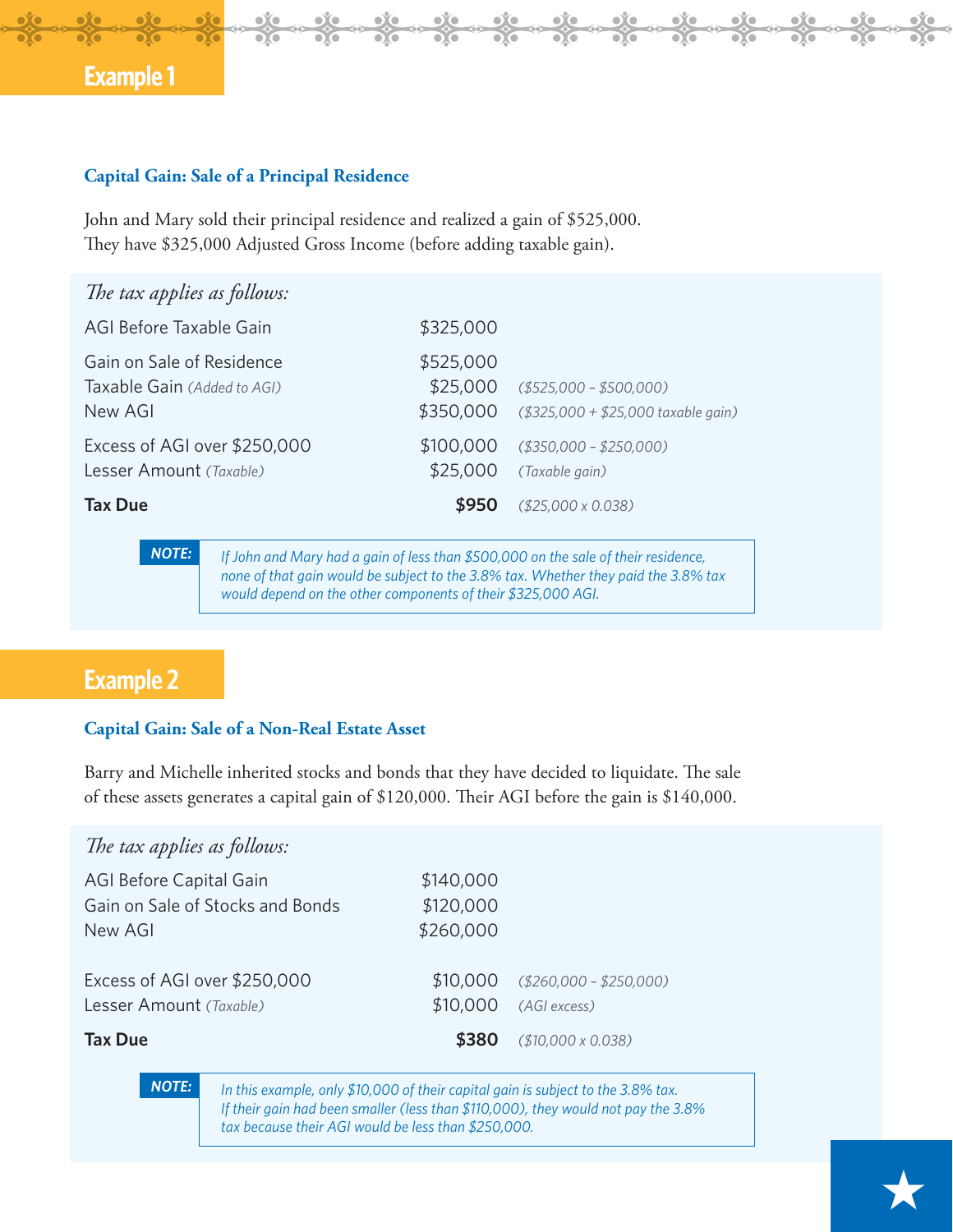### **Capital Gains, Interest and Dividends: Securities**

Harry and Sally have substantial income from their securities investments. Their AGI before including that income is \$190,000. Their investment income is listed below.

| The tax applies as follows:  |           |                                    |
|------------------------------|-----------|------------------------------------|
| Interest Income (Bonds, CDs) | \$60,000  |                                    |
| Dividend Income              | \$75,000  |                                    |
| Capital Gains                | \$10,000  |                                    |
| Total Investment Income      | \$145,000 |                                    |
| New AGI                      |           | $$335,000$ (\$190,000 + \$145,000) |
| Excess of AGI over \$250,000 | \$85,000  | $( $335,000 - $250,000)$           |
| Lesser Amount (Taxable)      | \$85,000  | (AGI excess)                       |
| <b>Tax Due</b>               | \$3,230   | $($85,000 \times 0.038)$           |

# **Example 4**

### **Rental Income: Income Sources Including Real Estate Investment Income**

Hank has a "day job" from which he earns \$85,000 a year. He owns several small apartment units and receives gross rents of \$130,000. He also has expenses related to that income.

### *The tax applies as follows:*

| <b>AGI Before Rents</b>                                                                          | \$85,000                                        |                         |
|--------------------------------------------------------------------------------------------------|-------------------------------------------------|-------------------------|
| Gross Rents<br><b>Expenses</b> (Including depreciation and debt service)<br>Net Rents<br>New AGI | \$130,000<br>\$110,000<br>\$20,000<br>\$105,000 | $($85,000 + net$ rents) |
| Excess of AGI over \$200,000<br>Lesser Amount (Taxable)<br><b>Tax Due</b>                        | \$0<br>\$0<br>\$Ο                               |                         |

*NOTE:*

*Even though Hank's combined gross rents and day job earnings exceed \$200,000, he will not be subject to the 3.8% tax because investment income includes NET, not gross, rents.*

œ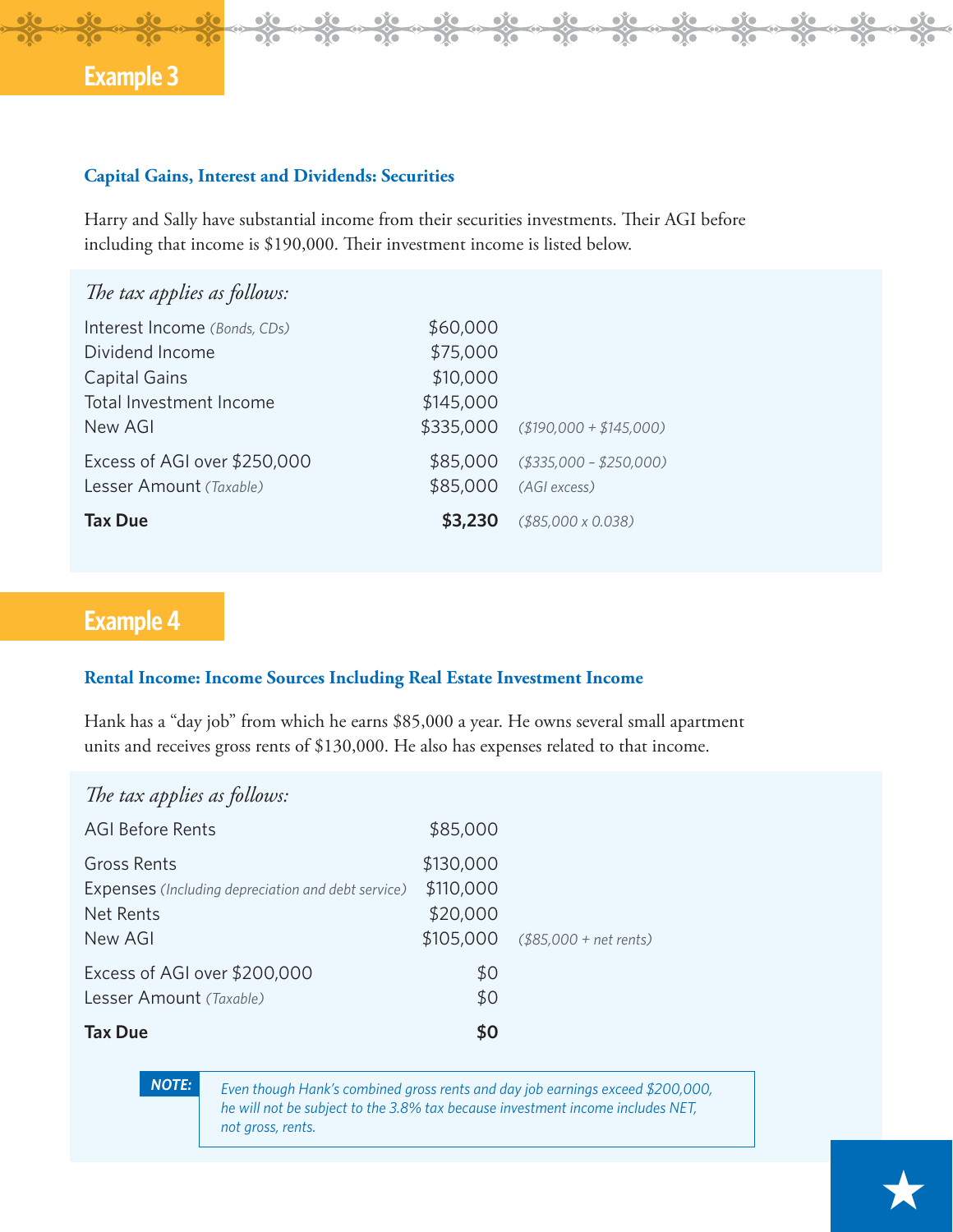### **Rental Income: Rental Income as Sole Source of Earnings – Real Estate Trade or Business**

Henrietta's sole livelihood is derived from owning and operating commercial buildings. Thus, these assets are treated as business property and not as investment property. Her income stream is outlined below.

 $\frac{1}{2}$ 

 $\frac{1}{20}$ 

 $\leftrightarrow$ 

 $\frac{1}{2}$ 

 $\frac{1}{2}$ 

 $\leftrightarrow$ 

 $\frac{1}{20}$ 

 $\frac{1}{20}$ 

| The tax applies as follows:                        |           |                        |
|----------------------------------------------------|-----------|------------------------|
| <b>Gross Rents</b>                                 | \$750,000 |                        |
| Expenses (Including depreciation and debt service) | \$520,000 |                        |
| Net Rents                                          | \$230,000 |                        |
| New AGI (Net rental income)                        | \$230,000 |                        |
| Excess of AGI over \$200,000                       | \$30,000  |                        |
| Lesser Amount (Taxable)                            | 80        | (No investment income) |
| <b>Tax Due</b>                                     | \$0       |                        |

Henrietta's rental income is from a trade or business so it is NOT treated as investment income. Thus, she is NOT subject to the 3.8% investment income tax.

| The health care bill created a separate tax for high wage and self-employment<br>business income. Thus, Henrietta IS subject to the new 0.9% (0.009) tax on earned<br>income, because some portion of the net rents represents her compensation for<br>operating the commercial buildings. See additional background below. |           |                      |
|-----------------------------------------------------------------------------------------------------------------------------------------------------------------------------------------------------------------------------------------------------------------------------------------------------------------------------|-----------|----------------------|
| For this example, assume that the total net rents are her sole compensation. The tax<br>on this earned income would be as follows:                                                                                                                                                                                          |           |                      |
| AGI                                                                                                                                                                                                                                                                                                                         | \$230,000 |                      |
| Excess of AGI over \$200,000                                                                                                                                                                                                                                                                                                | \$30,000  |                      |
| <b>Tax Due</b>                                                                                                                                                                                                                                                                                                              | \$270     | $($ \$30,000 x .009) |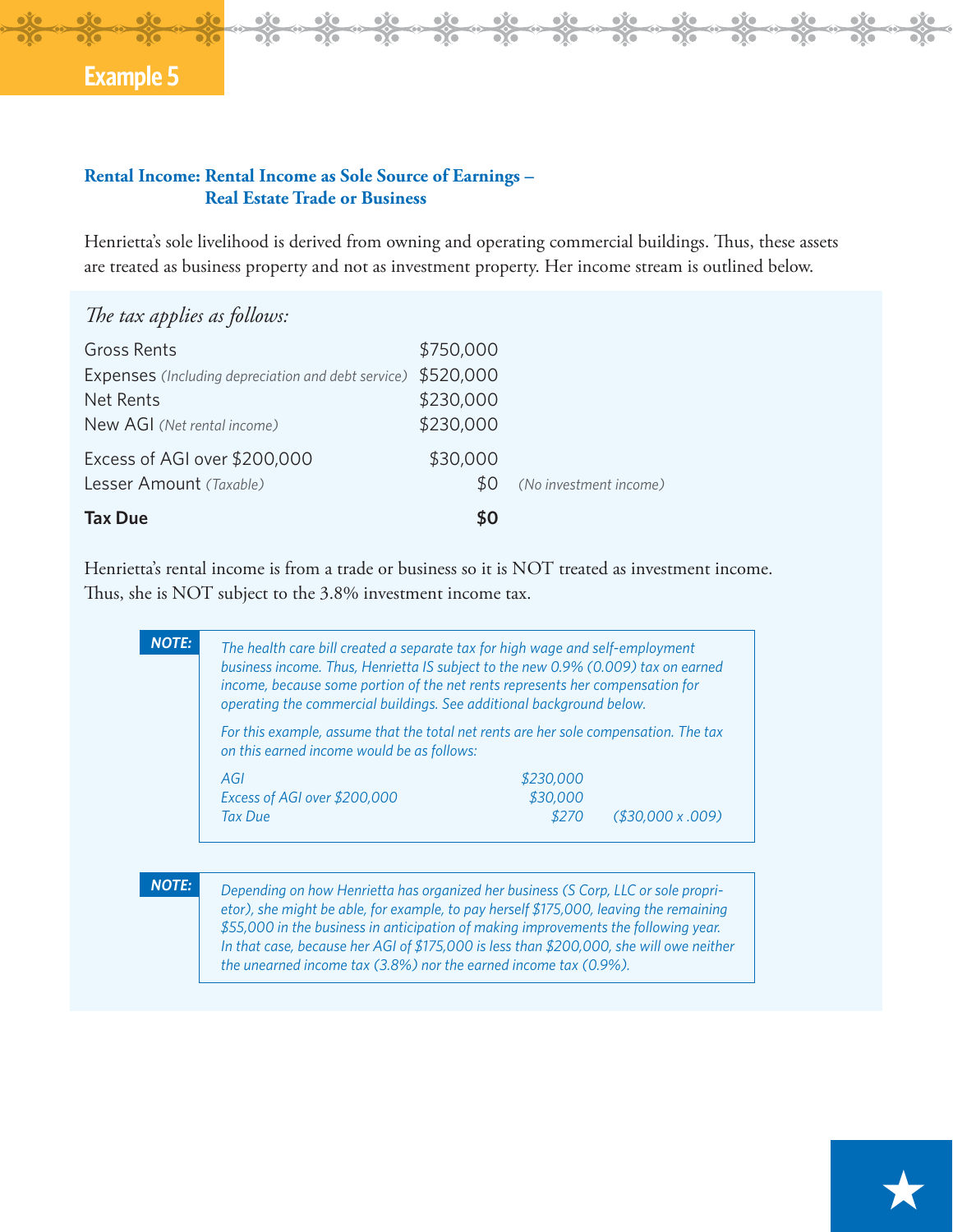### **Sale of a Second Home with No Rental Use (or no more than 14 days rental)**

The Bridgers own a vacation home that they purchased for \$275,000. They have never rented it to others. They sell it for \$335,000. In the year of sale they also have earned income from other sources of \$225,000.

| The tax applies as follows:                                           |                                 |                       |                                                                                                                                                                                                                                                                                                                                                                                                                                  |
|-----------------------------------------------------------------------|---------------------------------|-----------------------|----------------------------------------------------------------------------------------------------------------------------------------------------------------------------------------------------------------------------------------------------------------------------------------------------------------------------------------------------------------------------------------------------------------------------------|
| Gain on Sale of Vacation Home<br>Income from Other Sources<br>New AGI |                                 | \$60,000<br>\$225,000 | $($335,000 - $275,000)$                                                                                                                                                                                                                                                                                                                                                                                                          |
|                                                                       |                                 | \$285,000             | $($60,000 + $225,000)$                                                                                                                                                                                                                                                                                                                                                                                                           |
| Excess of AGI over \$250,000<br>Capital Gain                          |                                 | \$35,000<br>\$60,000  | $( $285,000 - $250,000)$                                                                                                                                                                                                                                                                                                                                                                                                         |
| Lesser Amount (Taxable)                                               |                                 | \$35,000              | (AGI excess)                                                                                                                                                                                                                                                                                                                                                                                                                     |
| <b>Tax Due</b>                                                        |                                 | \$1,330               | $( $35,000 \times 0.038)$                                                                                                                                                                                                                                                                                                                                                                                                        |
| <b>NOTE:</b>                                                          |                                 |                       | If the Bridgers rent the home for 14 or fewer days in the course of a year, the rental<br>income is non-taxable and the results in the year of sale will be the same as shown<br>above. If the rental period exceeds 14 days in any year, then the rental income<br>(less expenses) will be taxable and AGI would include not only the capital gain,<br>but also some amount that is depreciation recapture. (See next example.) |
| <b>NOTE:</b>                                                          | property. See examples 7 and 8. |                       | If the second residence is SOLELY a rental property, it is treated as an investment                                                                                                                                                                                                                                                                                                                                              |

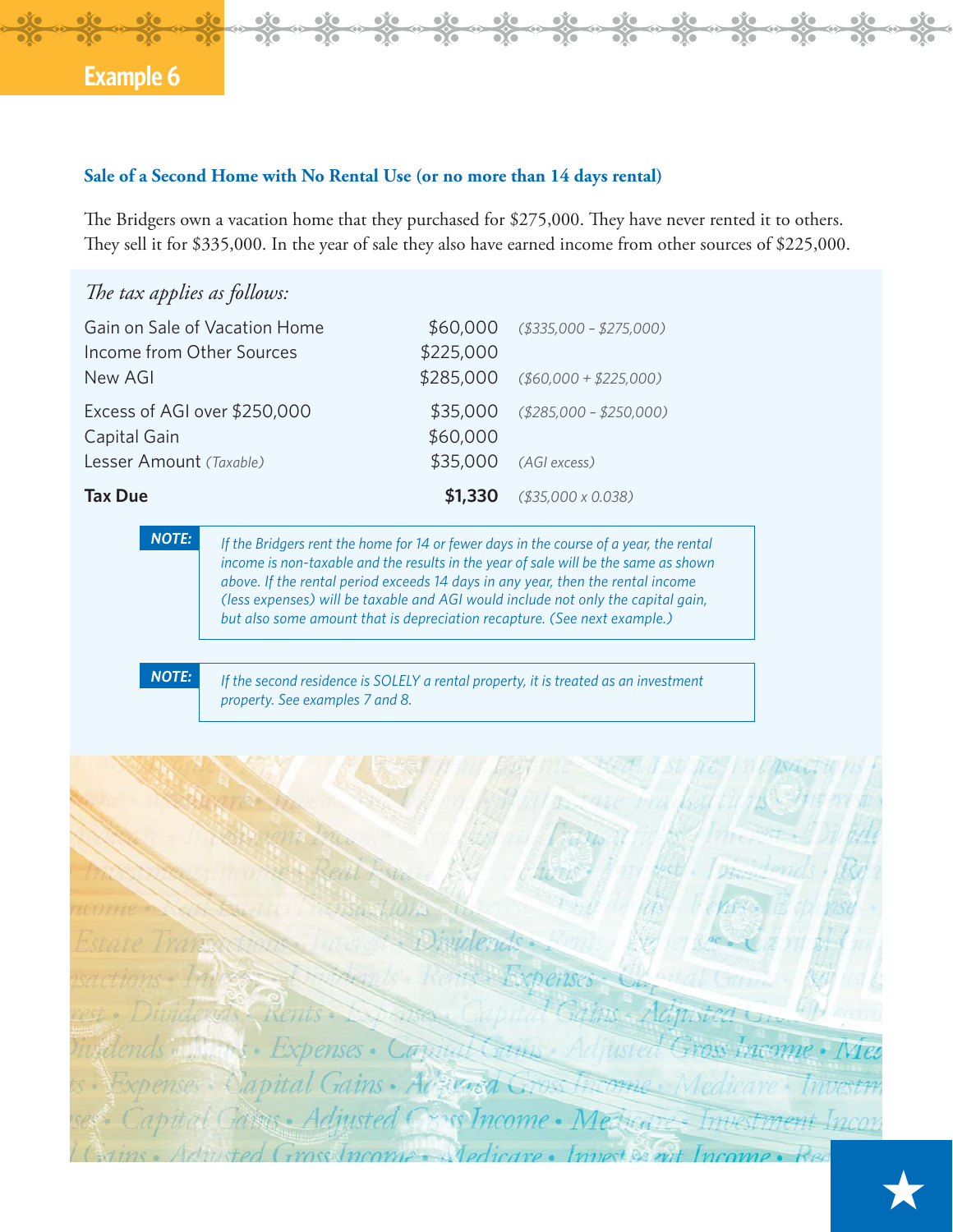#### **Sale of an Inherited Investment Property (Residential or Commercial)**

In 2010, Ethan inherited a four-plex investment property from his great aunt. She had used it for many years as an investment rental property in San Francisco. At the time of her death, the adjusted basis of the property was \$10,000. During her period of ownership, she had taken \$240,000 of depreciation deductions on it. Its fair market value was \$900,000 when she died. Because there was no estate tax for 2010 and because carryover basis was in effect, Ethan's basis in the inherited property is also \$10,000. The prior depreciation allowances carry over to him, as well. He continues to use the property as an investment rental property.

**D**<sub>C</sub>

 $\frac{1}{2}$ 

œ

Ethan later sells the property for \$1.2 million. He is single and reports Schedule C self-employment income of \$180,000.

| The tax applies as follows: |             |                                                             |
|-----------------------------|-------------|-------------------------------------------------------------|
| Gain on Sale                |             | $$1,190,000$ (\$1.2 million - \$10,000)                     |
| Depreciation Recapture      |             | $$240,000$ (From great aunt)                                |
| Depreciation Recapture      | \$2,200     | (Ethan - approximate)                                       |
| <b>Total Gain</b>           |             | \$1,432,200 (\$1.19 million + total depreciation recapture) |
| Schedule C Income           | \$180,000   |                                                             |
| New AGI                     |             | $$1,612,200$ (Gain + Schedule C)                            |
| Excess over \$200,000       | \$1,412,200 |                                                             |
| Lesser Amount (Taxable)     | \$1,412,200 | (AGI excess)                                                |
| <b>Tax Due</b>              | \$53,664    | $( $1,412,200 \times 0.038)$                                |

#### *NOTE:*

*If Ethan had inherited the property in a year when stepped-up basis was in effect, his basis would have been \$900,000. The capital gain in this example would have been only \$300,000. Ethan would not have been responsible for his great aunt's depreciation recapture amount. His own depreciation recapture amount would have been based on depreciation allowances claimed on a basis of \$900,000 rather than \$10,000. Thus, while he would still have been liable for the 3.8% tax, the amount of tax would be substantially smaller.*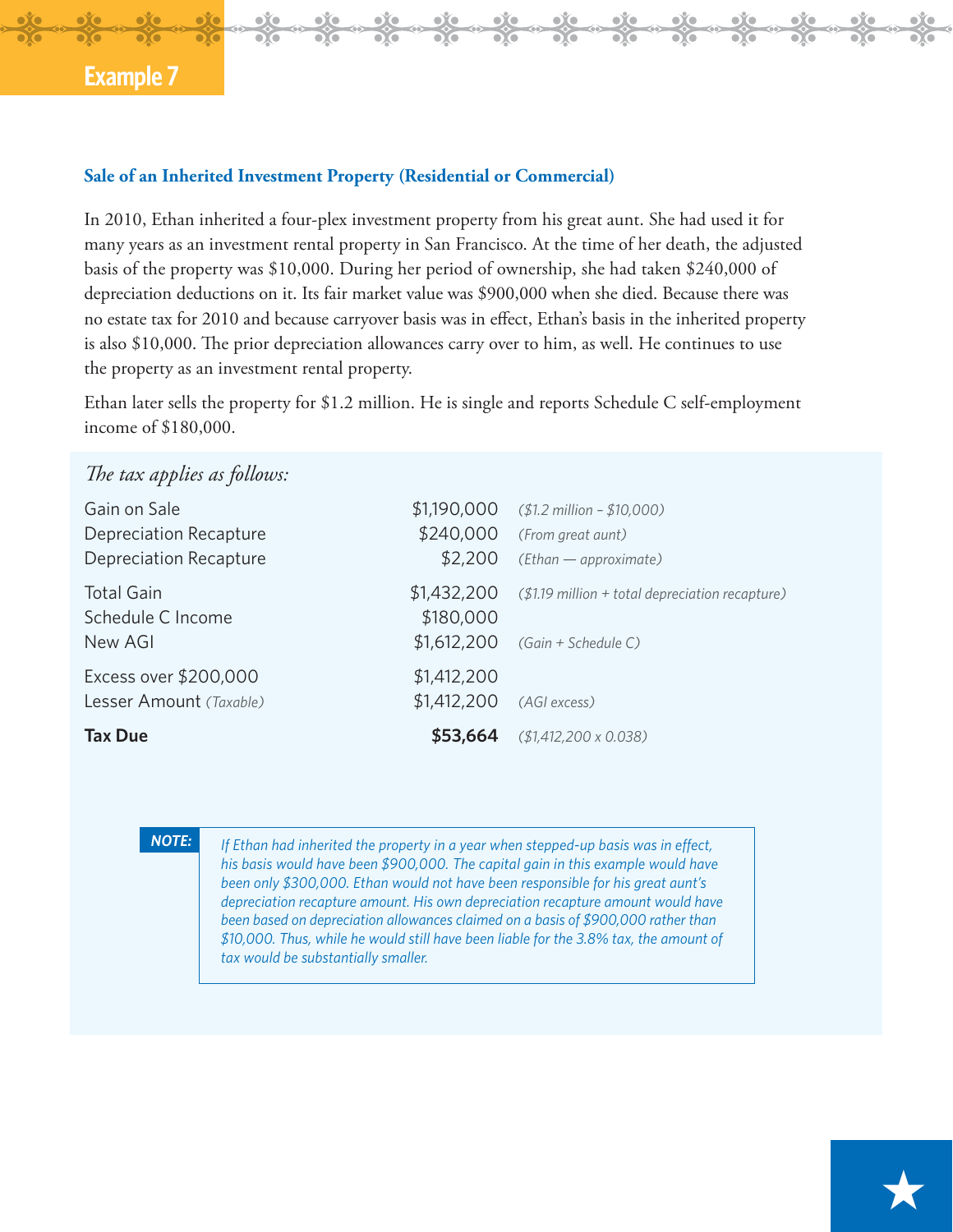### **Purchase and Sale of Investment Property (Residential or Commercial)**

Ethan has purchased an investment property for \$900,000. During his period of ownership, he takes \$230,000 in depreciation deductions. He has also made some improvements to the property. At the time of sale, his adjusted basis in the property is \$760,000. He subsequently sells the property for \$1.2 million. In the year of sale, he is single and reports self-employment income of \$315,000.

 $\frac{1}{2}$ 

 $\frac{1}{20}$  $\leftrightarrow$ 

œ

 $\frac{1}{20}$ 

 $\frac{1}{20}$ 

| The tax applies as follows:                                 |                                     |                                                                                                |
|-------------------------------------------------------------|-------------------------------------|------------------------------------------------------------------------------------------------|
| Gain on Sale<br>Depreciation Recapture<br><b>Total Gain</b> | \$440,000<br>\$230,000<br>\$670,000 | (\$1.2 million less adjusted basis of \$760,000)<br>(Gain on sale plus depreciation recapture) |
| Schedule C Income<br>New AGI                                | \$315,000                           | $$985,000$ (\$315,000 + \$670,000)                                                             |
| Excess AGI over \$200,000                                   | \$785,000                           | $($985,000 - $200,000)$                                                                        |
| Lesser Amount (Taxable)                                     | \$670,000                           | (Capital gain)                                                                                 |
| <b>Tax Due</b>                                              | \$25,460                            | $($670,000 \times 0.038)$                                                                      |

### *NOTE:*

*The statute provides no guidance as to whether Ethan can defer the 3.8% tax by entering into a like-kind exchange when he sells the property. This question may be addressed in regulations at a later time, but for the present is not resolved.*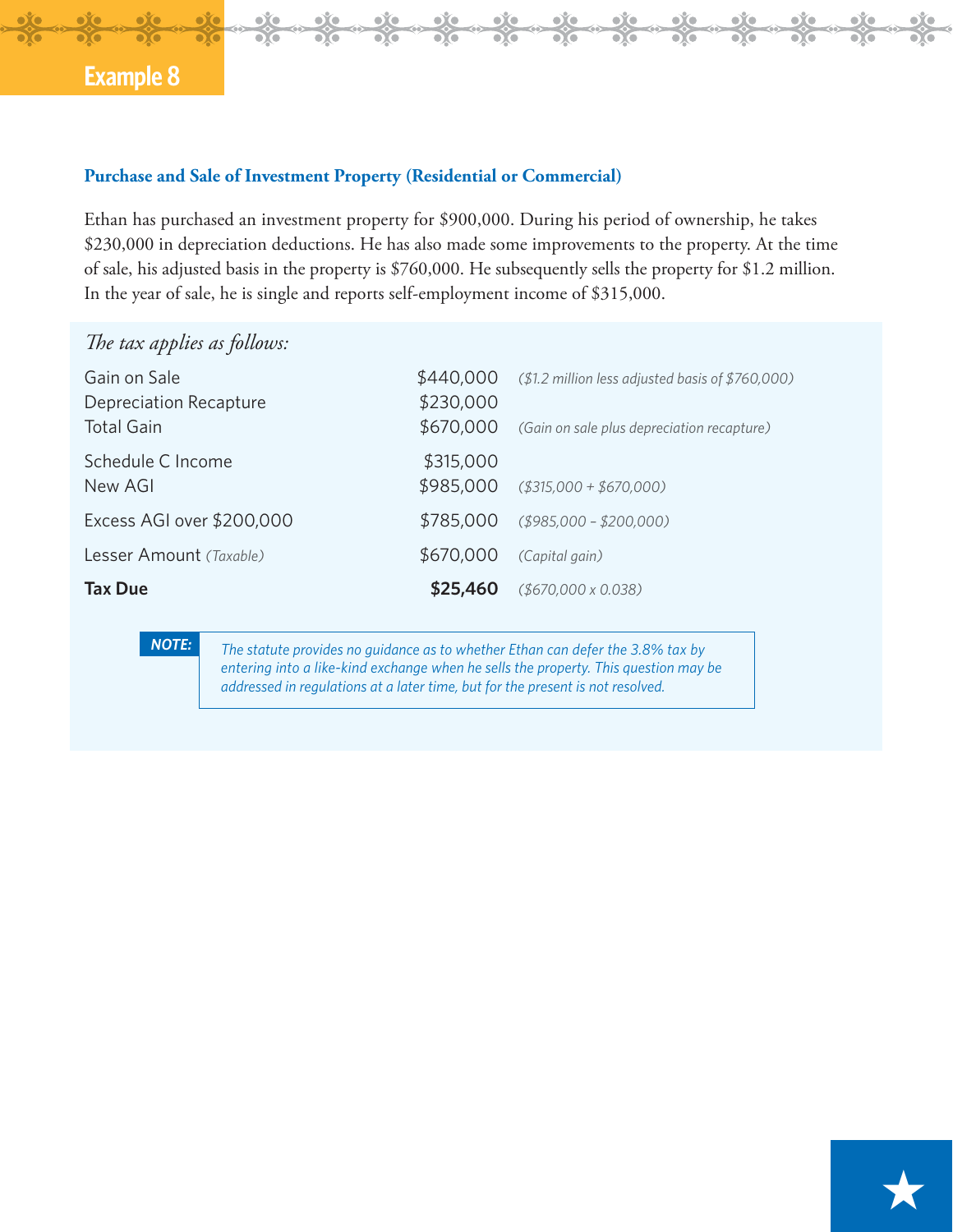### **Additional Info**

This new tax was never introduced, discussed or reviewed until just hours before the final debate on the massive health care legislation began. That legislation was enacted on March 23, 2010, more than a year after the health care debate began. This new tax was put forward after Congress was unable to agree on changes to current law that were sufficient to pay for the proposed changes to the Medicare program and increased subsidies to individuals and businesses.

**D**<sub>C</sub>

 $\frac{1}{\sqrt{2}}$ 

 $\frac{1}{2}$ 

 $\Leftrightarrow$ 

 $\overline{\phantom{a}}$ 

The new tax raises more than \$210 billion (over 10 years), representing more than half of the total new expenditures in the health care reform package. NAR expressed its strongest possible objections, but the legislation passed on a largely party line vote.

The new tax is sometimes called a "Medicare tax" because the proceeds from it are to be dedicated to the Medicare Trust Fund. That Fund will run dry in only a few more years, so this tax is a means of extending its life.

A second new tax, also dedicated to Medicare funding, is imposed on the so-called "earned" income of higher income individuals. This earned income tax has a much lower rate of 0.9% (0.009). Like the tax described in this brochure, this additional or alternative tax is based on adjusted gross income thresholds of \$200,000 for an individual and \$250,000 on a joint return. Like the 3.8% tax, this 0.9% tax is imposed only on the excess of earned income above the threshold amounts. An example and some analysis of this tax is presented in Example 5 of this brochure.

Another way of thinking about these new taxes is to think of the 3.8% tax as being imposed on a portion of the money that you make on your money — your capital (sometimes referred to as "unearned income"). The  $0.9\%$  tax is imposed on a portion of the money you make on your labor — your salary, wages, commission and similar income related to earning a livelihood.

### **Online FAQs**

#### *www.REALTOR.org/healthreform*

These FAQs can answer most of the questions not covered in these examples. No separate brochure has been prepared on the 0.9% tax, as it has none of the complexity associated with the 3.8% tax.